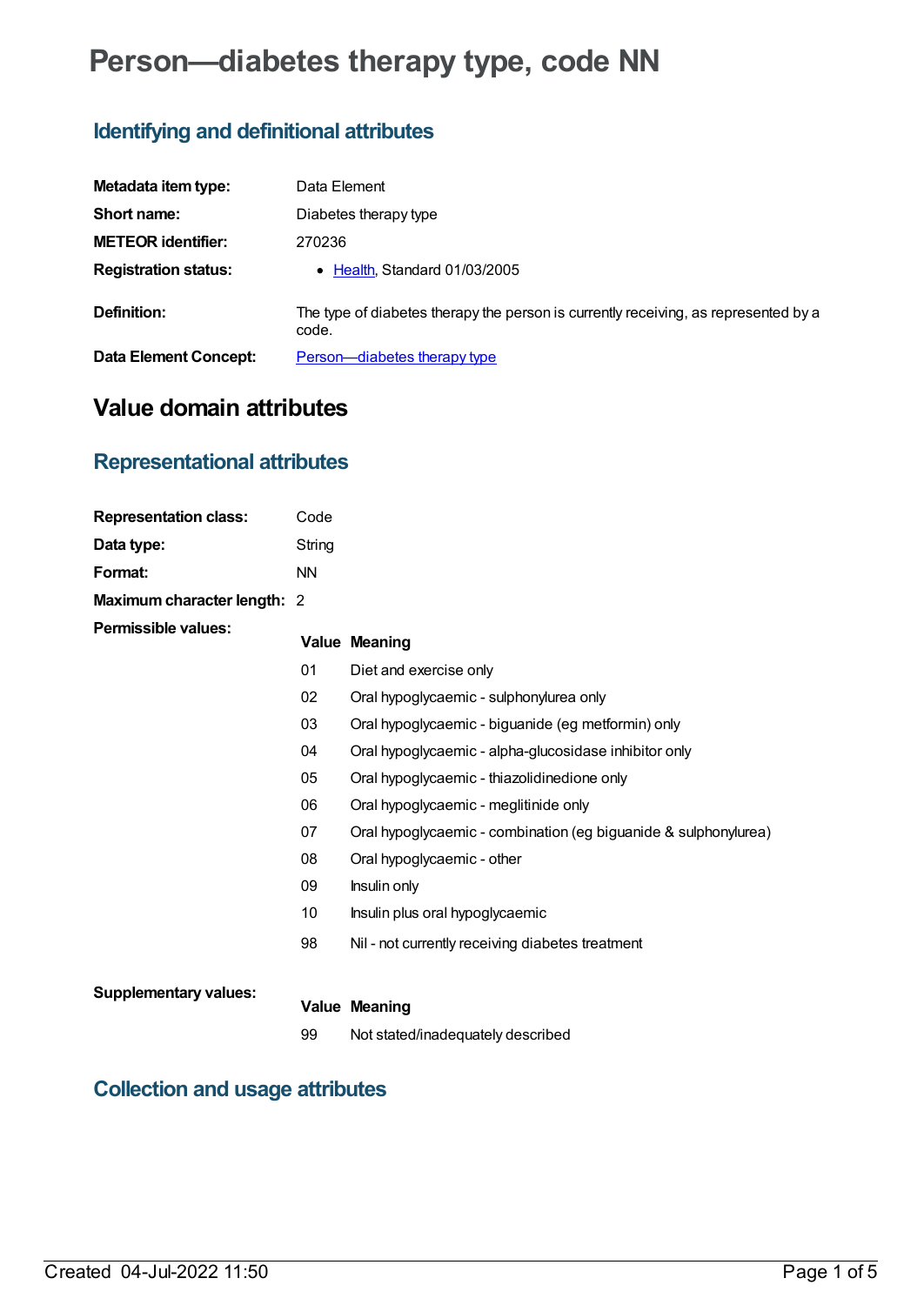**Guide for use:** CODE 01 Diet & exercise only

This code includes the options of generalised prescribed diet; avoid added sugar/simple carbohydrates (CHOs); low joule diet; portion exchange diet and uses glycaemic index and a recommendation for increased exercise.

CODE 98 Nil - not currently receiving diabetes treatment

This code is used when there is no current diet, tablets or insulin therapy(ies).

CODE 99 Not stated/inadequately described

Use this code when missing information.

### **Data element attributes**

### **Collection and usage attributes**

| <b>Collection methods:</b> | To be collected at the commencement of treatment and at each review.                                                                                                                                                 |
|----------------------------|----------------------------------------------------------------------------------------------------------------------------------------------------------------------------------------------------------------------|
| <b>Comments:</b>           | In settings where the monitoring of a person's health is ongoing and where<br>management can change over time (such as general practice), the Service contact<br>-service contact date. DDMMYYYY should be recorded. |

The main use of this data element is to enable categorisation of management regimes against best practice for diabetes.

### **Source and reference attributes**

| <b>Submitting organisation:</b> | National Diabetes Data Working Group                                                                         |
|---------------------------------|--------------------------------------------------------------------------------------------------------------|
|                                 | Cardiovascular Data Working Group                                                                            |
| Reference documents:            | Berkow R, editor. The Merck Manual. 16th ed. Rahway (New Jersey, USA): Merck<br>Research Laboratories; 1992. |

#### **Relational attributes**

| Related metadata<br>references:                             | Supersedes <b>E</b> Diabetes therapy type, version 1, DE, NHDD, NHIMG, Superseded<br>01/03/2005.pdf (19.1 KB) No registration status |
|-------------------------------------------------------------|--------------------------------------------------------------------------------------------------------------------------------------|
|                                                             | See also Female—type of diabetes mellitus therapy during pregnancy, code N                                                           |
|                                                             | • Health, Standard 20/11/2019                                                                                                        |
|                                                             | See also Female—type of diabetes mellitus therapy during pregnancy, code N                                                           |
|                                                             | • Health, Superseded 20/11/2019                                                                                                      |
|                                                             | See also <b>Female—type of diabetes mellitus therapy during pregnancy, code N</b>                                                    |
|                                                             | • Health, Superseded 12/12/2018                                                                                                      |
|                                                             | See also <b>Female—type of diabetes mellitus therapy during pregnancy, code N</b>                                                    |
|                                                             | • Health, Superseded 02/08/2017                                                                                                      |
|                                                             | See also <b>Female—type of diabetes mellitus therapy during pregnancy, code N</b>                                                    |
|                                                             | Health, Recorded 15/06/2022<br>٠                                                                                                     |
| <b>Implementation in Data Set</b><br><b>Specifications:</b> | Acute coronary syndrome (clinical) DSSHealth, Superseded 01/09/2012                                                                  |
|                                                             | Acute coronary syndrome (clinical) DSSHealth, Superseded 02/05/2013                                                                  |

Acute coronary [syndrome](https://meteor.aihw.gov.au/content/621789) (clinical) NBPDS [Health](https://meteor.aihw.gov.au/RegistrationAuthority/12), Recorded 15/05/2017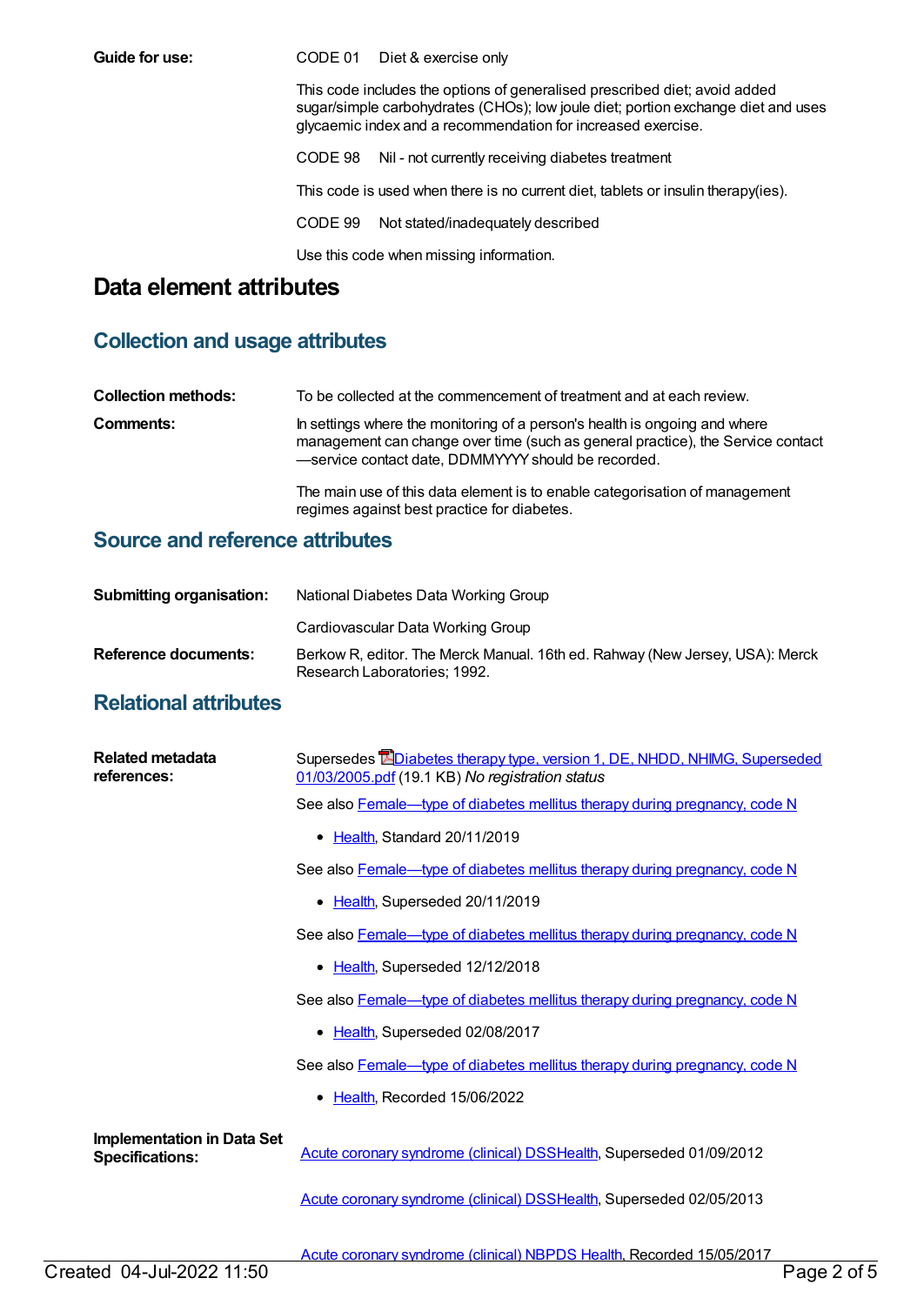*Implementation start date:* 01/07/2013

[Cardiovascular](https://meteor.aihw.gov.au/content/273052) disease (clinical) DS[SHealth,](https://meteor.aihw.gov.au/RegistrationAuthority/12) Superseded 15/02/2006

[Cardiovascular](https://meteor.aihw.gov.au/content/348289) disease (clinical) DS[SHealth,](https://meteor.aihw.gov.au/RegistrationAuthority/12) Superseded 04/07/2007

[Cardiovascular](https://meteor.aihw.gov.au/content/353668) disease (clinical) DS[SHealth,](https://meteor.aihw.gov.au/RegistrationAuthority/12) Superseded 22/12/2009

[Cardiovascular](https://meteor.aihw.gov.au/content/374213) disease (clinical) DS[SHealth,](https://meteor.aihw.gov.au/RegistrationAuthority/12) Superseded 01/09/2012

[Cardiovascular](https://meteor.aihw.gov.au/content/470731) disease (clinical) NBPD[SHealth](https://meteor.aihw.gov.au/RegistrationAuthority/12), Superseded 17/10/2018

[Cardiovascular](https://meteor.aihw.gov.au/content/697668) disease (clinical) NBPDS [Health](https://meteor.aihw.gov.au/RegistrationAuthority/12), Standard 17/10/2018

[Diabetes](https://meteor.aihw.gov.au/content/273054) (clinical) DSS[Health](https://meteor.aihw.gov.au/RegistrationAuthority/12), Superseded 21/09/2005

#### *DSS specific information:*

The objectives and priorities of treatment must be tailored to the individual considering age, sex, weight and individual health status.

An individual management plan for each patient should include the following:

- establishment of targets of treatment
- healthy eating plan
- education in self-monitoring,
- adjustment of treatment and in approaches to coping with emergencies
- exercise program
- risk factor reduction, e.g. smoking cessation
- use of oral hypoglycaemic agents, if required
- use of insulin, if required
- screening for and treatment of complications of diabetes.

In addition to glycaemic control, management of diabetes of either type requires close attention to other risk factors for the development of complications, and the impact of lifestyle changes on blood glucose levels should be monitored. In patients with Type 2 diabetes, an increase in physical activity is essential in management of lipids and glucose level. Increased physical activity has been recognised as perhaps the most feasible way of modifying glucose intolerance, a risk factor for developing diabetes and macrovascular disease (Guest & O'Dea 1992).

[Diabetes](https://meteor.aihw.gov.au/content/304865) (clinical) NBPD[SHealth](https://meteor.aihw.gov.au/RegistrationAuthority/12), Standard 21/09/2005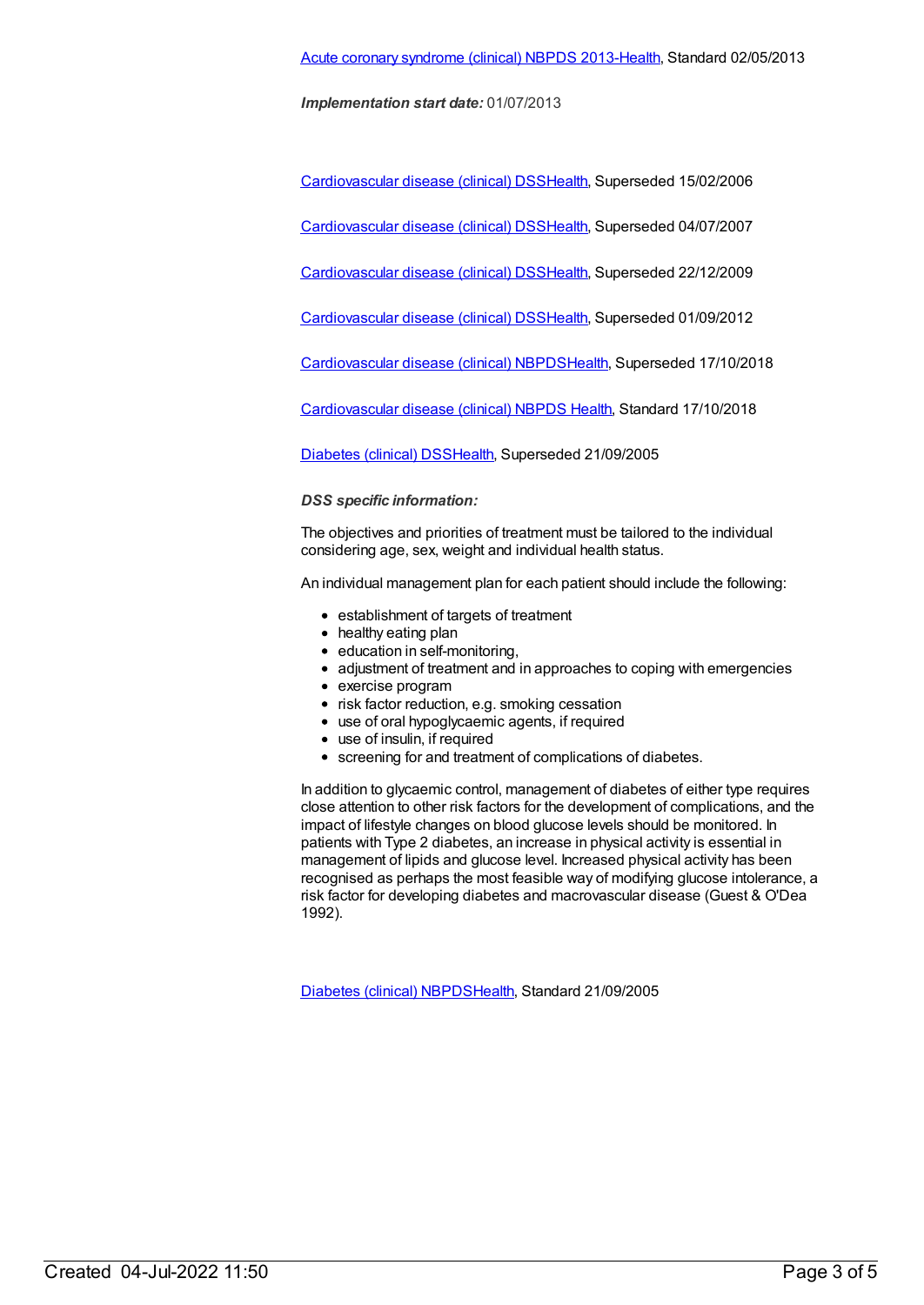#### *DSS specific information:*

The objectives and priorities of treatment must be tailored to the individual considering age, sex, weight and individual health status.

An individual management plan for each patient should include the following:

- establishment of targets of treatment
- healthy eating plan
- education in self-monitoring,
- adjustment of treatment and in approaches to coping with emergencies
- exercise program
- risk factor reduction, e.g. smoking cessation
- use of oral hypoglycaemic agents, if required
- use of insulin, if required
- screening for and treatment of complications of diabetes.

In addition to glycaemic control, management of diabetes of either type requires close attention to other risk factors for the development of complications, and the impact of lifestyle changes on blood glucose levels should be monitored. In patients with Type 2 diabetes, an increase in physical activity is essential in management of lipids and glucose level. Increased physical activity has been recognised as perhaps the most feasible way of modifying glucose intolerance, a risk factor for developing diabetes and macrovascular disease (Guest & O'Dea 1992).

[Diabetes](https://meteor.aihw.gov.au/content/621784) (clinical) NBPD[SHealth](https://meteor.aihw.gov.au/RegistrationAuthority/12), Recorded 15/05/2017